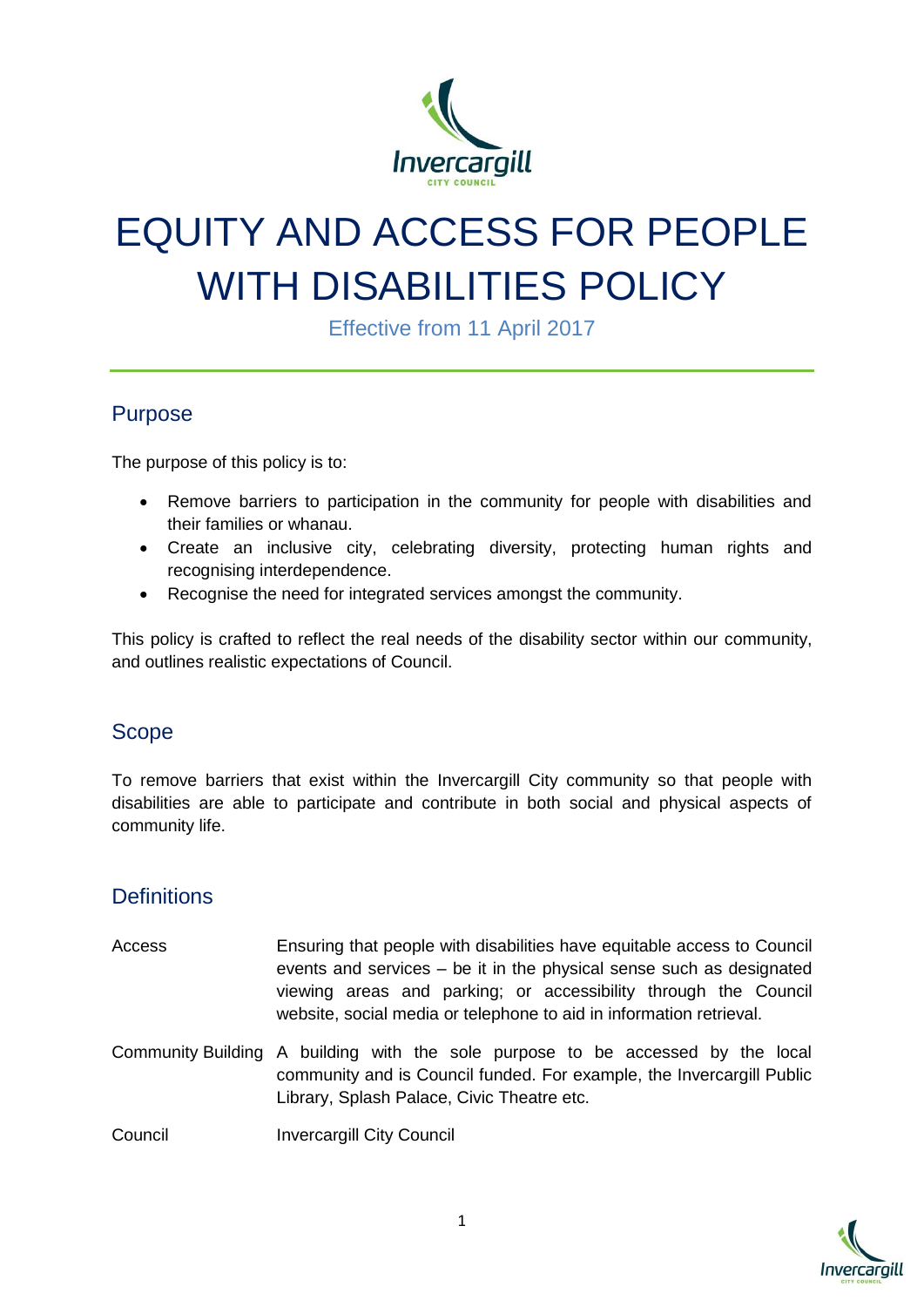- Council's Role Council will be an advocate for all citizens; a partner of likeminded institutes advocating on disability issues; will plan in the best interests of the public affected; continue to provide facilities and services; educate others and lead by example; continue to be an equal employment opportunities (EEO) organisation and regulate to ensure quality standards and safety is maintained.
- Disability **A** person experiencing disability is a person with a physical, intellectual, sensory, neurological, psychiatric or other impairments who faces barriers in the social and physical environment that prevent them from fully participating and contributing to community life.
- EEO Equal Employment Opportunities
- Events **Any organised public occasion that occurs either regularly (i.e. Council** Meeting, Citizenship Ceremony, etc.) or is a one-off (i.e. Surf to City).
- Facilities A Council place, amenity or piece of equipment that provides a certain purpose, for public use.
- Human Rights The Council will acknowledge and abide by the terms of the Human Rights Act 1993. The Act prohibits "unreasonable" discrimination on the grounds of disability (amongst other factors).
- Information Council data that will aid in the understanding of a certain event, news update or document. This will likely be found by searching the Council website, social media or phoning the Council.
- Programme Planned series of events organised by Council.
- Services A system supplying a public need such as transport, refuse and recycling or providing a utility such as water or sewerage treatment and disposal.
- Social Media Council Facebook page, Instagram and Twitter account.

## **Communication**

Council will endeavour to do the following to ensure that all people with disabilities have equitable access to Council information, events, services and facilities:

- Ensure staff are aware of the need to provide public information, where practicable or on request, in a multitude of ways to meet different needs.
- Ensure information, where practicable or on request, is available in alternative formats that are helpful or easier to comprehend and access. This may include such things as the Council website, message services, large print, Word versions, simple language and diagrams, radio and e-mail.

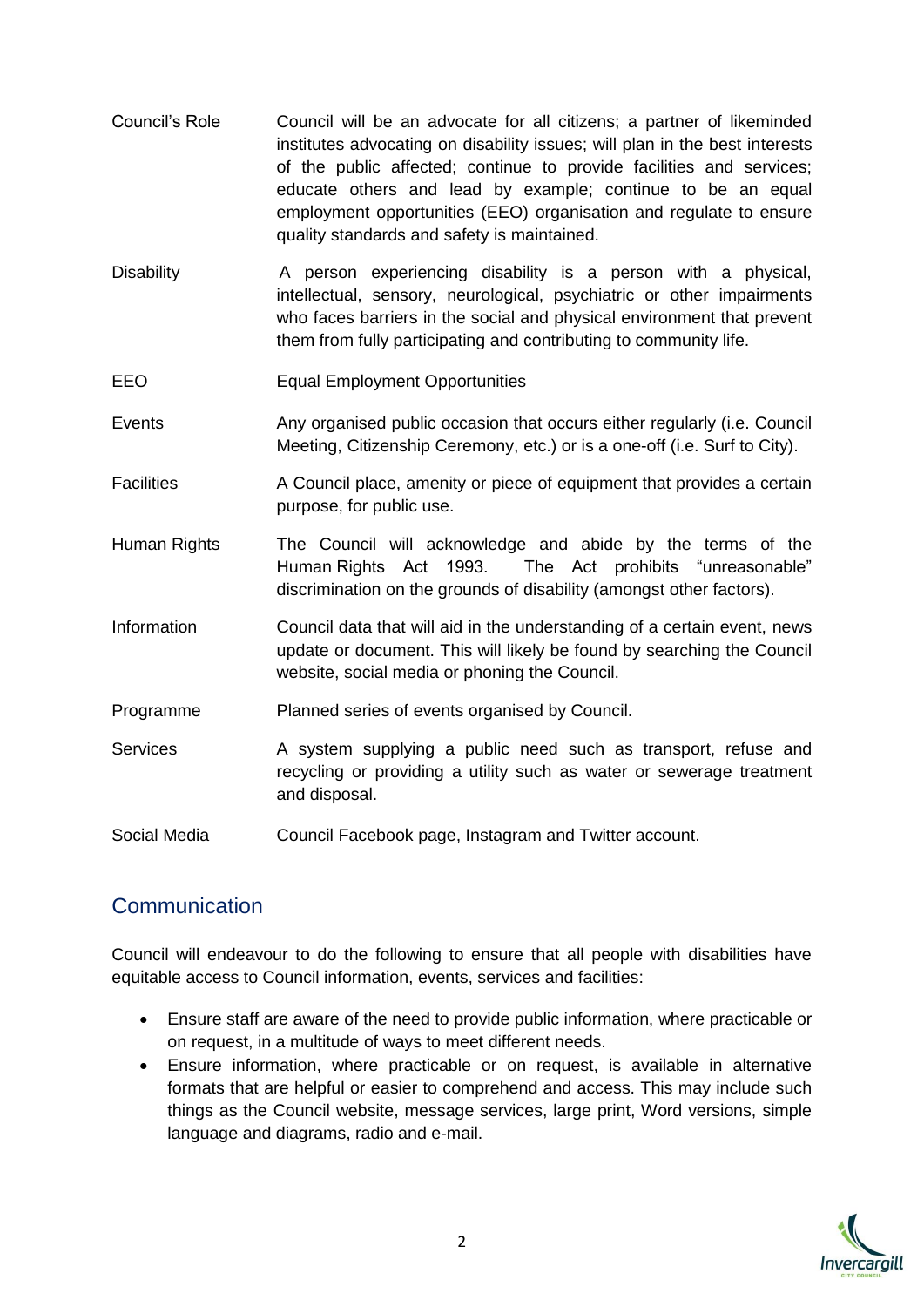- Provide information about Council services or events across a variety of media. This may include publicising telephone numbers, providing print information or radio notices.
- Provide sufficient notice of events.
- Publicise information about Council services and events through disability networks known to Council.
- Ensure Council facilities have clear signs and include internationally recognised symbols and indicators, where appropriate.

#### **Consultation**

Council will ensure that people with disabilities have the opportunity to participate in Council decision making. Council is committed to do the following:

- Ensure that consultation will enable the wider disability community to participate, when decisions greatly affect them.
- Recognise the needs of those people with disabilities and their wider agencies.
- Ensure, that when affected, the disabilities community including their family, whanau and carers, will be able to participate in the whole consultation process.
- Encourage staff liaison with combined disability groups and Disabled Person's Organisation (DPO) to ensure that appropriate expertise is available when required.

# **Accessibility**

Council recognises the need for services and events to be accessible for people with disabilities. Council will endeavour to do the following:

- Provide services that meet the needs of people with visual or hearing impairments, and physical disabilities.
- Ensure housing care services are available (in terms of criteria), accessible (in terms of their physical characteristics and location) and safe (in terms of their design and equipment).
- Continue to ensure mechanisms are in place that improve the accessibility of rubbish and recycling collection services.
- Provide events that are accessible to people with disabilities by ensuring physical access needs are met. For example, designated viewing areas and specific parking areas at events.
- Include specifications for access for people with disabilities in Council contracts and sponsorship agreements with providers of public events and programmes. For example, adequate car parking.
- Design, construct and maintain footpaths, crossings, paved areas and street in line with design guidelines to ensure their practicable use.
- Design, provide and monitor the use of mobility parking in the CBD and wider community areas that are physically accessible and appropriately located.

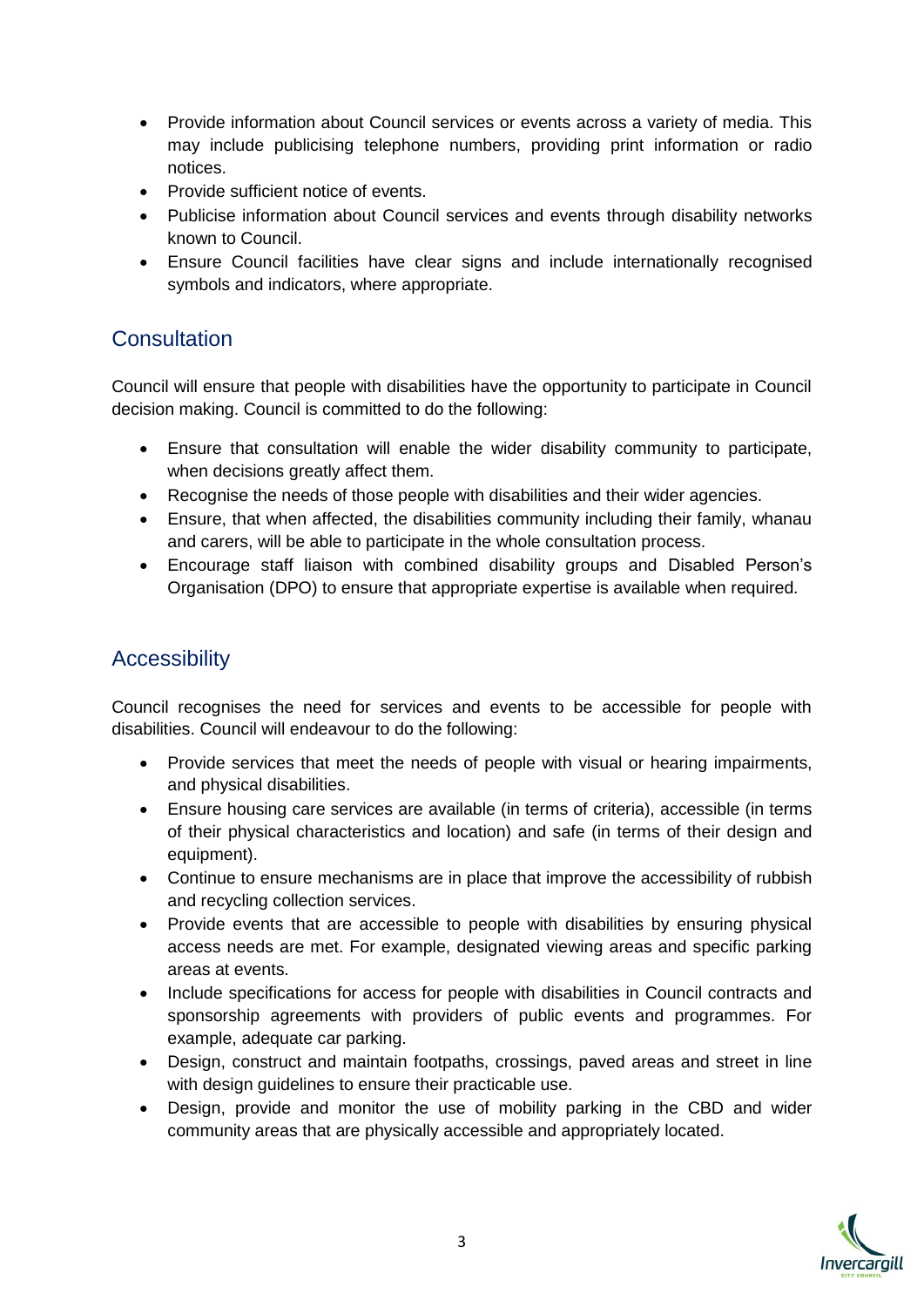- Enforce regulations relating to footpaths and streets to allow people with disabilities to move about unobstructed (this includes, for example, cars parked across entrance ways and sandwich boards on footpaths).
- Ensure all Council services, facilities, amenities and places of recreation maximise the opportunities for people with disabilities to attend and participate. For example, parks and beaches, galleries, libraries and cultural venues such as the Civic Theatre.
- Ensure that any re-development or new building undertaken has appropriate fittings and fixtures for people with disabilities and that they are compliant with the Building Act, Building Code and Design for Access and Mobility – Buildings and Associated Facilities Code NZS 4121:2001.
- Consult people with disabilities in the early planning and design stages of new community building developments and redevelopment.
- Consider pedestrian traffic signals that maximise the ability of people with visual and hearing impairments to move about safely.
- Provide appropriate designated changing facilities or restrooms at Council swimming pools and other facilities.
- Work alongside the affected communities to resolve any issues that affect accessibility, such as any transport barriers that arise.
- Facilitate an appropriate range of levels of access to parks and outdoor facilities.

#### **Advocacy**

The Council is an advocate on behalf of the City for a myriad of areas. Should issues arise impacting on access or infringe on one's right to equity then Council will act. The rights and responsibilities of people with disabilities are upheld and promoted through this method, and recognise that self-advocacy is the most effective form. The Council will endeavour to:

- Participate in the implementation of the New Zealand Disability Strategy, providing feedback where necessary. Council will amend their Disabilities Policy in line with this Strategy every four years.
- Create opportunities for people with disabilities to advocate on their own behalf.
- Advocate for policies, programmes, practices, and procedures that guarantee equal opportunity for all people with disabilities.
- Monitor and make recommendations about the updating and implementation of legislation and practices to achieve the optimum approachability, accessibility and usability in architectural and environmental design.
- Support and advocate for the participation of commerce, industry, statutory and nonstatutory agencies, individuals, territorial authorities, and central government in the provision of an accessible environment for everyone.
- Encourage the portrayal of people with disabilities by the media in a positive way, particularly the Council's own publications and publicity material.

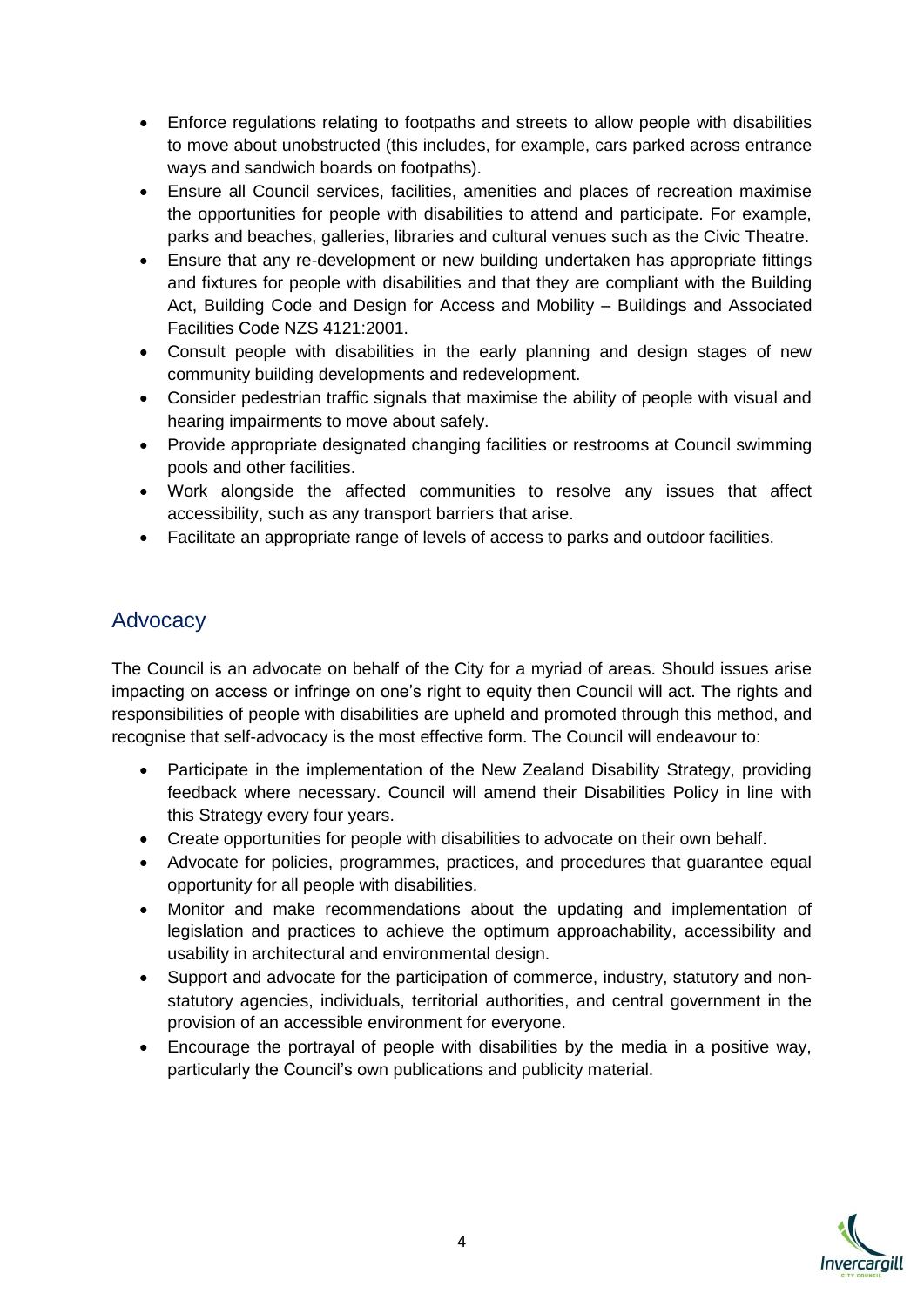# **Partnerships**

The Council works in partnership with the wider disability community, private, public and voluntary sector organisations to remove barriers for people with disabilities**.** The Council will endeavour to:

- Encourage and support the formation and strengthening of organisations of people with disabilities, family members and/or advocates.
- Establish ongoing communication with organisations in the disability community.
- Establish ongoing relationships with organisations in order to develop and deepen the exchange of views and information between them and the Council.
- Develop partnerships with appropriate government and non-government organisations to ensure the delivery and co-ordination of necessary services (for example, housing provision).
- Work through interagency networks to ensure that government agencies, disability sector agencies, organisations of children, youth and families, and carers work in a collaborative and empowering way to support children and youth who experience disability and their families.
- Build the capacity of disability groups to take responsibility for governing, managing, advising and delivering services.

# Prevention

Council will work to reduce the prevalence and incidence of disability related injuries, particularly in preventable situations. Council will endeavour to:

- Advocate for policies and strategies that address the determinants of health, such as access to education, employment opportunities, adequate income and safe housing in order to improve people's standard of living and vulnerability to injury and disease.
- Monitor and enforce regulations and safety standards that aim to reduce injury.
- Promote road safety through monitoring traffic, parking and accident patterns and related research and education programmes.
- Maintain a civil defence capability to plan for and respond to emergencies.
- Promote recreation and leisure programmes that promote healthy lifestyles.
- Provide recreation and sports facilities that facilitate the provision of recreation programmes aimed at improving health.

## Equal Employment Opportunities

The Council has an Equal Employment Opportunities environment that encourages a diverse workforce and will endeavour to:

Encourage and facilitate the employment and development of staff with disabilities.